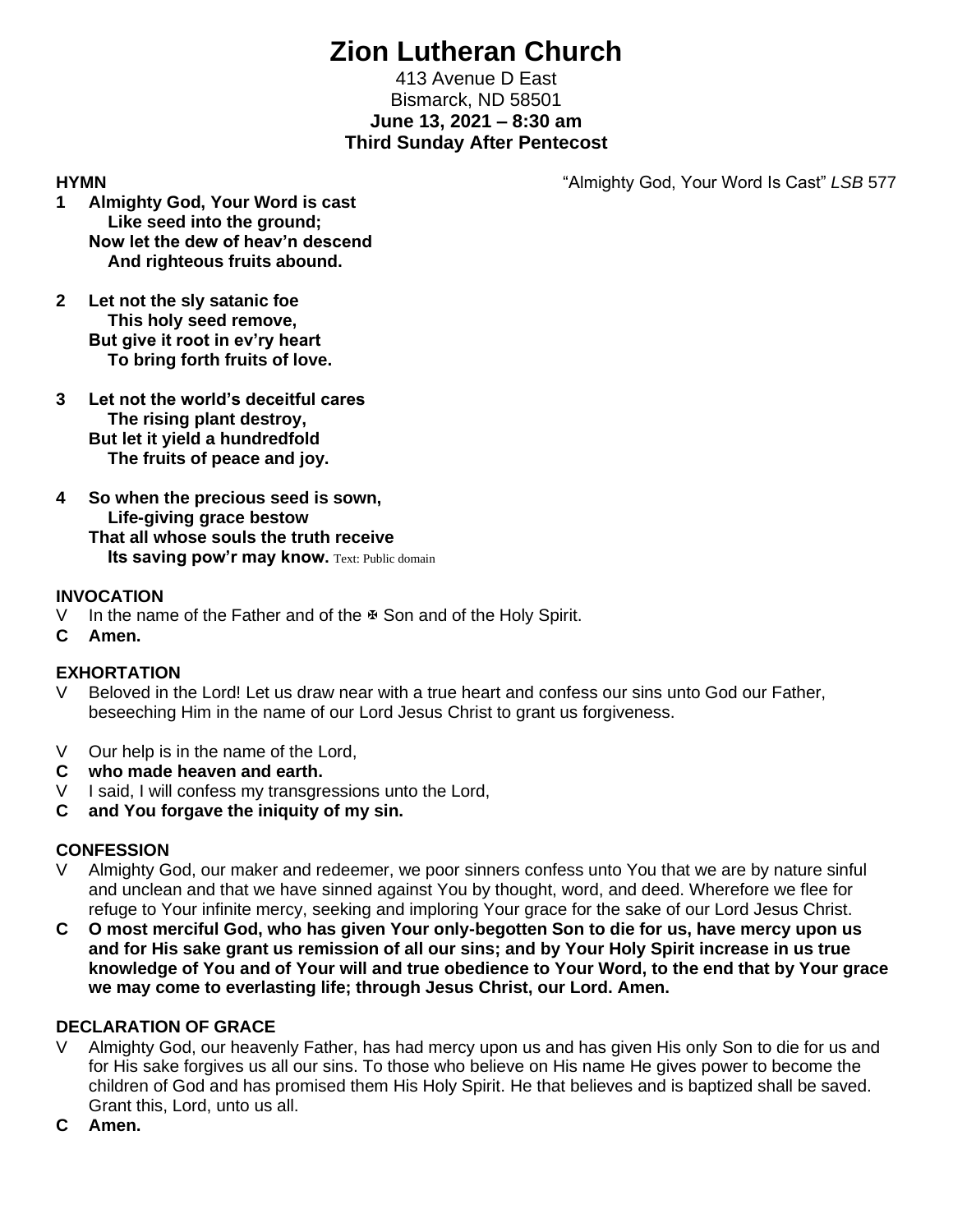## **INTROIT**

- V It is good to give thanks | to the Lord,\*
- **C to sing praises to Your name, | O Most High.**
- V The righteous flourish like the | palm tree\*
- **C and grow like a cedar in | Lebanon.**
- V They are planted in the house | of the Lord;\*
- **C They flourish in the courts | of our God.**
- V They still bear fruit in | old age;\*
- **C They are ever full of | sap and green,**
- V to declare that the Lord is | upright;\*
- **C he is my rock, and there is no unrighteousness | in him.**
- V Glory be to the Father and | to the Son\*
- **C And to the Holy | Spirit;**
- V as it was in the be-  $|$  ginning,\*
- **C is now, and will be forever. | Amen.**
- V It is good to give thanks | to the Lord,\*
- **C to sing praises to your name, | O Most High.**

## **GLORIA PATRI**

**C Glory be to the Father and to the Son and to the Holy Ghost; as it was in the beginning, is now, and ever shall be, world without end. Amen.**

# **KYRIE**

**C Lord, have mercy upon us. Christ, have mercy upon us. Lord, have mercy upon us.**

## **GLORIA IN EXCELSIS**

- V Glory be to God on high:
- **C and on earth peace, goodwill toward men. We praise Thee, we bless Thee, we worship Thee, we glorify Thee, we give thanks to Thee, for Thy great glory. O Lord God, heav'nly King, God the Father Almighty. O Lord, the only-begotten Son, Jesus Christ; O Lord God, Lamb of God, Son of the Father, that takest away the sin of the world, have mercy upon us. Thou that takest away the sin of the world, receive our prayer. Thou that sittest at the right hand of God the Father, have mercy upon us. For Thou only art holy; Thou only art the Lord. Thou only, O Christ, with the Holy Ghost, art most high in the glory of God the Father. Amen.**

# **SALUTATION**

- V The Lord be with you.
- **C And with thy spirit.**
- V Blessed Lord, since You have caused all Holy Scriptures to be written for our learning, grant that we may so hear them, read, mark, learn, and inwardly digest them that we may embrace and ever hold fast the blessed hope of everlasting life; through Jesus Christ, Your Son, our Lord, who lives and reigns with You and the Holy Spirit, one God, now and forever.

# **C Amen.**

# **OLD TESTAMENT** *Ezekiel 17:22–24*

Thus says the Lord GOD: "I myself will take a sprig from the lofty top of the cedar and will set it out. I will break off from the topmost of its young twigs a tender one, and I myself will plant it on a high and lofty mountain. On the mountain height of Israel will I plant it, that it may bear branches and produce fruit and become a noble cedar. And under it will dwell every kind of bird; in the shade of its branches birds of every sort will nest. And all the trees of the field shall know that I am the LORD; I bring low the high tree, and make high the low tree, dry up the green tree, and make the dry tree flourish. I am the LORD; I have spoken, and I will do it."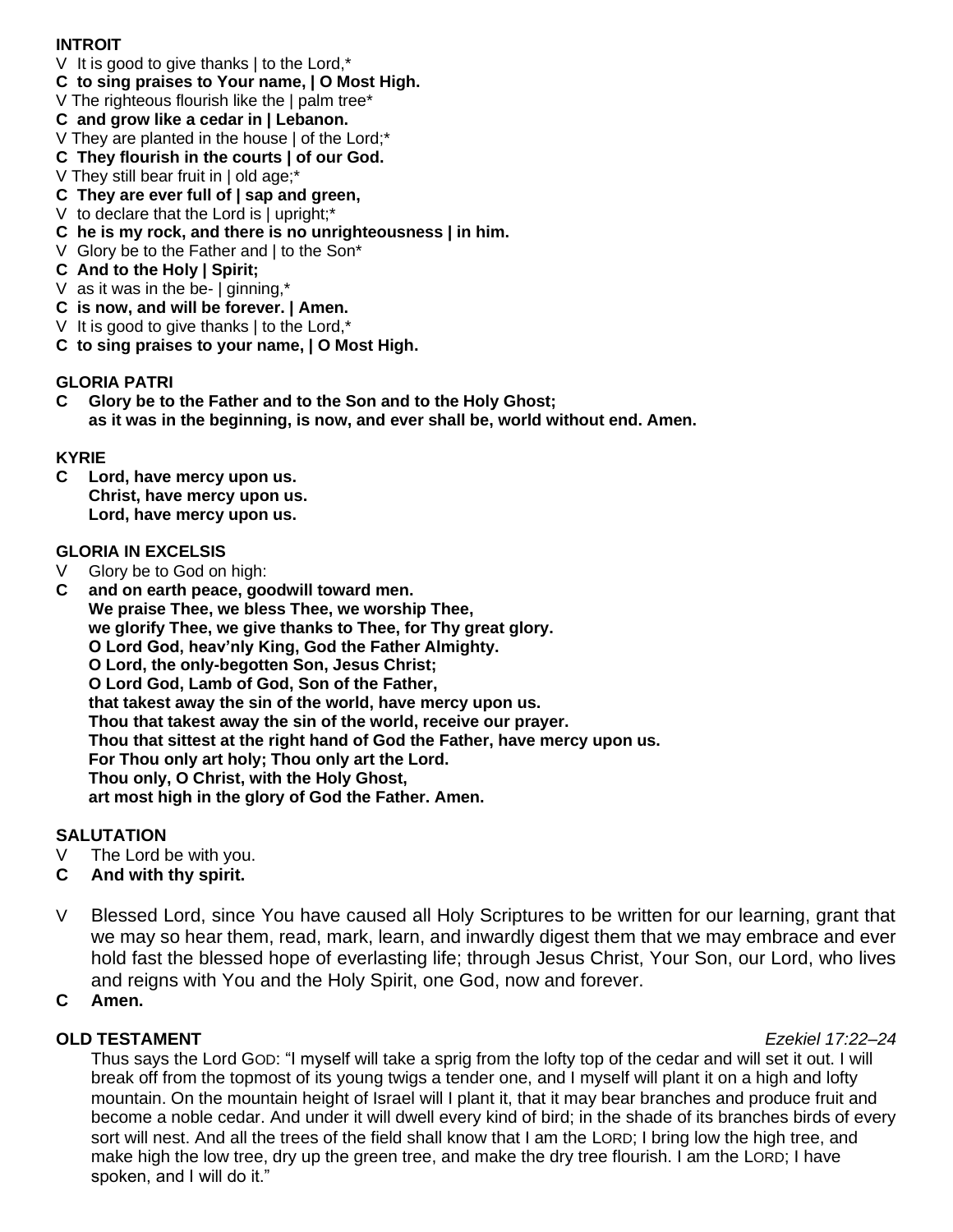# V This is the Word of the Lord.

**C Thanks be to God.**

# **GRADUAL**

- V Great is the Lord and greatly | to be praised,\*
- **C And His greatness is un | searchable.**
- V On Your woundrous works, I will | meditate,\*
- **C and I will declare Your | greatness.**

# **EPISTLE** *2 Corinthians 5:1–17*

We know that if the tent, which is our earthly home, is destroyed, we have a building from God, a house not made with hands, eternal in the heavens. For in this tent we groan, longing to put on our heavenly dwelling, if indeed by putting it on we may not be found naked. For while we are still in this tent, we groan, being burdened—not that we would be unclothed, but that we would be further clothed, so that what is mortal may be swallowed up by life. He who has prepared us for this very thing is God, who has given us the Spirit as a guarantee. So we are always of good courage. We know that while we are at home in the body we are away from the Lord, for we walk by faith, not by sight. Yes, we are of good courage, and we would rather be away from the body and at home with the Lord. So whether we are at home or away, we make it our aim to please him. For we must all appear before the judgment seat of Christ, so that each one may receive what is due for what he has done in the body, whether good or evil. Therefore, knowing the fear of the Lord, we persuade others. But what we are is known to God, and I hope it is known also to your conscience. We are not commending ourselves to you again but giving you cause to boast about us, so that you may be able to answer those who boast about outward appearance and not about what is in the heart. For if we are beside ourselves, it is for God; if we are in our right mind, it is for you. For the love of Christ controls us, because we have concluded this: that one has died for all, therefore all have died; and he died for all, that those who live might no longer live for themselves but for him who for their sake died and was raised. From now on, therefore, we regard no one according to the flesh. Even though we once regarded Christ according to the flesh, we regard him thus no longer. Therefore, if anyone is in Christ, he is a new creation. The old has passed away; behold, the new has come.

- V This is the Word of the Lord.
- **C Thanks be to God.**

# **ALLELUIA**

# **C Alleluia. Alleluia. Alleluia.**

- V The Holy Gospel according to St. Mark, the fourth chapter.
- **C Glory be to Thee, O Lord.**

# **HOLY GOSPEL** *Mark 4:26–34*

[Jesus] said, "The kingdom of God is as if a man should scatter seed on the ground. He sleeps and rises night and day, and the seed sprouts and grows; he knows not how. The earth produces by itself, first the blade, then the ear, then the full grain in the ear. But when the grain is ripe, at once he puts in the sickle, because the harvest has come." And he said, "With what can we compare the kingdom of God, or what parable shall we use for it? It is like a grain of mustard seed, which, when sown on the ground, is the smallest of all the seeds on earth, yet when it is sown it grows up and becomes larger than all the garden plants and puts out large branches, so that the birds of the air can make nests in its shade." With many such parables he spoke the word to them, as they were able to hear it. He did not speak to them without a parable, but privately to his own disciples he explained everything.

- V This is the Gospel of the Lord.
- **C Praise be to Thee, O Christ.**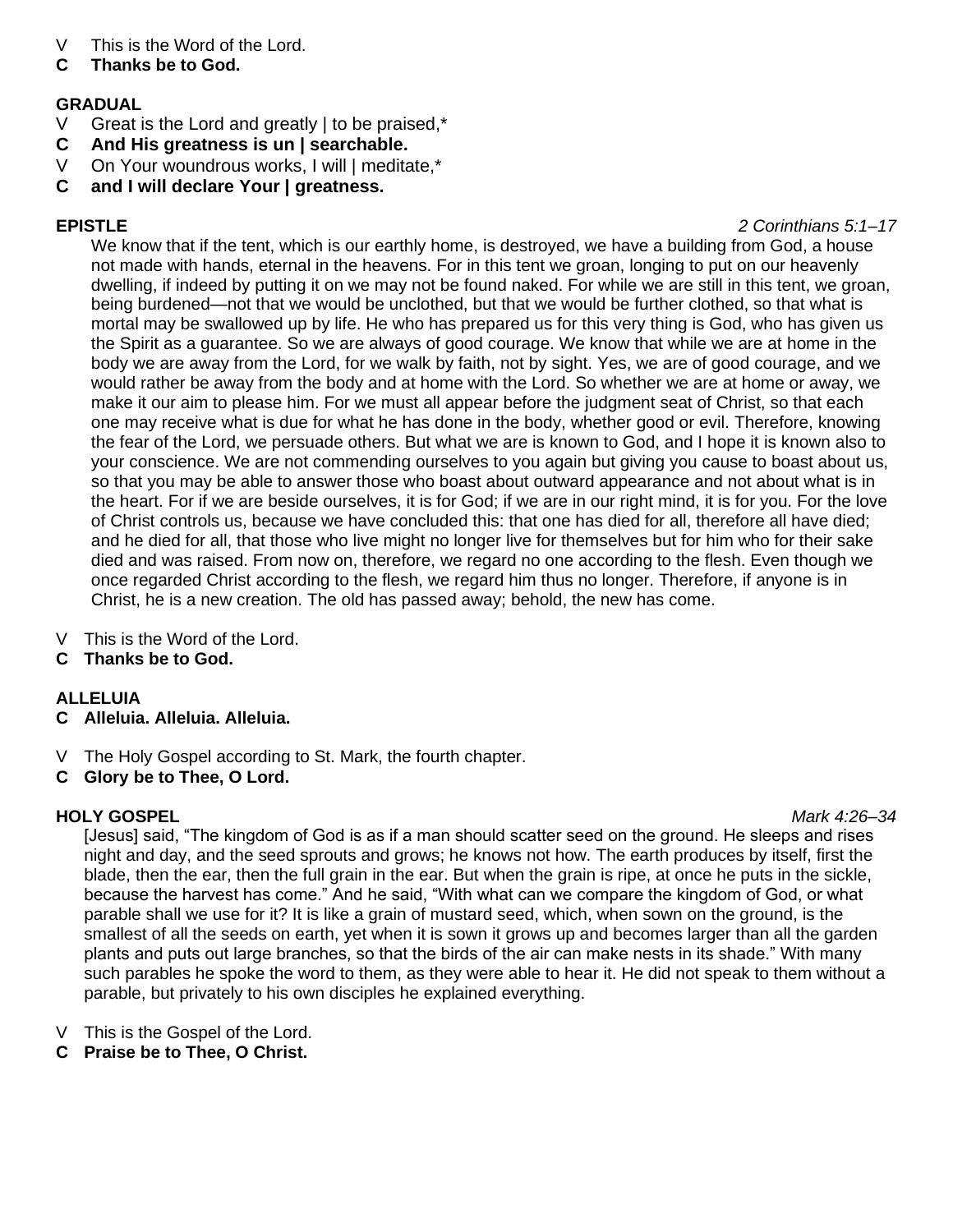### **APOSTLES' CREED**

**I believe in God, the Father Almighty, maker of heaven and earth. And in Jesus Christ, His only Son, our Lord, who was conceived by the Holy Spirit, born of the virgin Mary, suffered under Pontius Pilate, was crucified, died and was buried. He descended into hell. The third day He rose again from the dead. He ascended into heaven and sits at the right hand of God the Father Almighty. From thence He will come to judge the living and the dead. I believe in the Holy Spirit, the holy Christian Church, the communion of saints, the forgiveness of sins, the resurrection of the body, and the life everlasting. Amen.**

**HYMN OF THE DAY EXECUTE:** The My Hope Is Built on Nothing Less" LSB 575

- **1 My hope is built on nothing less Than Jesus' blood and righteousness; No merit of my own I claim But wholly lean on Jesus' name. Refrain**
- **ref On Christ, the solid rock, I stand; All other ground is sinking sand.**
- **2 When darkness veils His lovely face, I rest on His unchanging grace; In ev'ry high and stormy gale My anchor holds within the veil. Refrain**
- **3 His oath, His covenant and blood Support me in the raging flood; When ev'ry earthly prop gives way, He then is all my hope and stay. Refrain**
- **4 When He shall come with trumpet sound, Oh, may I then in Him be found, Clothed in His righteousness alone, Redeemed to stand before His throne! Refrain** Text: Public domain

- **1 Built on the Rock the Church shall stand Even when steeples are falling. Crumbled have spires in ev'ry land; Bells still are chiming and calling, Calling the young and old to rest, But above all the souls distressed, Longing for rest everlasting.**
- **2 Surely in temples made with hands God, the Most High, is not dwelling; High above earth His temple stands, All earthly temples excelling. Yet He who dwells in heav'n above Chooses to live with us in love, Making our bodies His temple.**

**THE SERMON** "Just Sow The Seeds" Mark 4:26

**HYMN** "Built on the Rock" *LSB* 645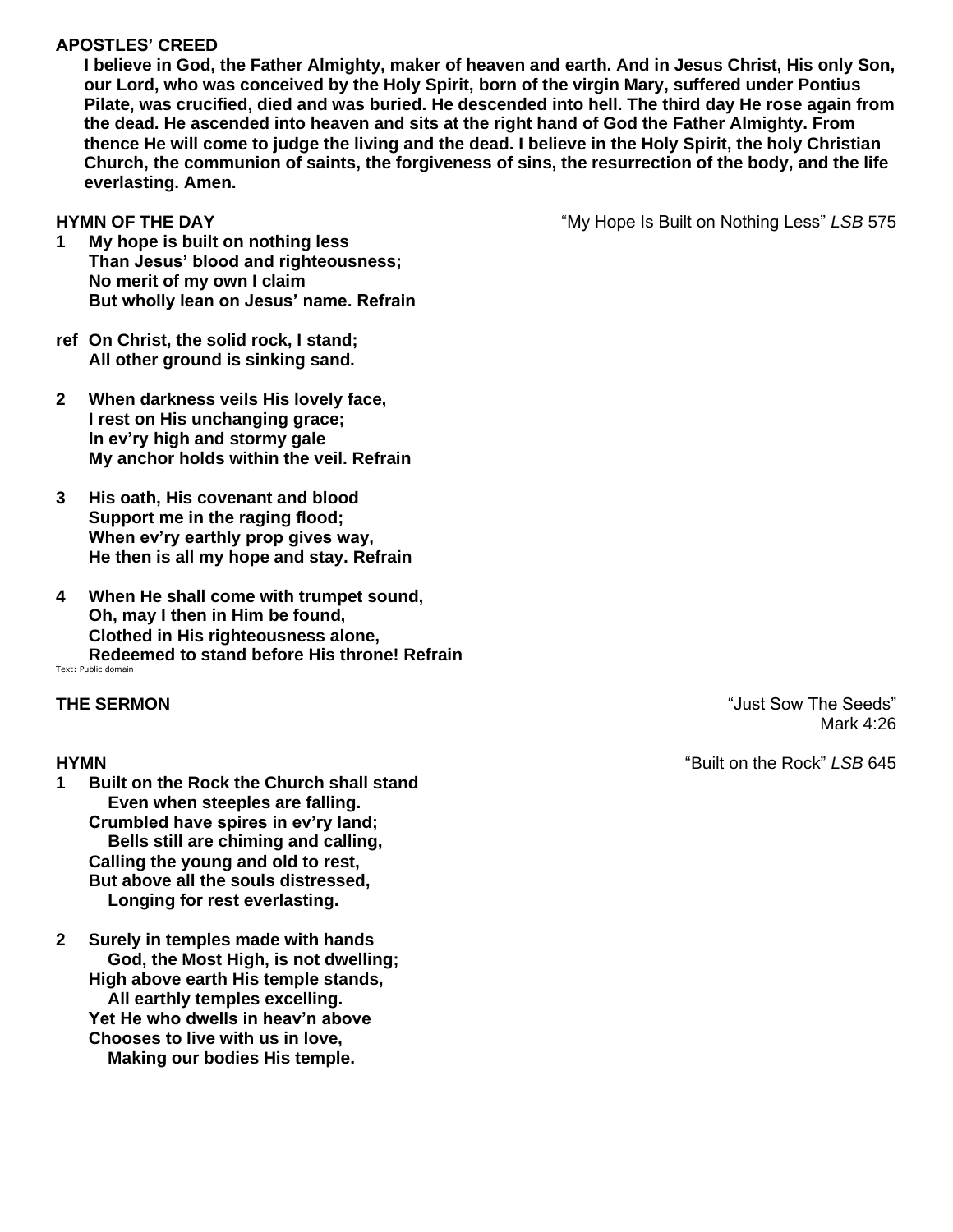- **3 We are God's house of living stones, Built for His own habitation. He through baptismal grace us owns Heirs of His wondrous salvation. Were we but two His name to tell, Yet He would deign with us to dwell With all His grace and His favor.**
- **4 Here stands the font before our eyes, Telling how God has received us. The\_altar recalls Christ's sacrifice And what His Supper here gives us. Here sound the Scriptures that proclaim Christ yesterday, today, the same, And evermore, our Redeemer.**
- **5 Grant, then, O God, Your will be done, That, when the church bells are ringing, Many in saving faith may come Where Christ His message is bringing: "I know My own; My own know Me. You, not the world, My face shall see.** My peace I leave with you. Amen." Text: Public domain

# **THE PRAYERS**

- V Lord, in Your mercy,
- **C hear our prayer.**

# **THE OFFERING**

### **OFFERTORY**

**C Create in me a clean heart, O God, and renew a right spirit within me. Cast me not away from Thy presence, and take not Thy Holy Spirit from me. Restore unto me the joy of Thy salvation, and uphold me with Thy free spirit. Amen.**

### **LORD'S PRAYER**

- **C Our Father who art in heaven,**
	- **hallowed be Thy name,**
	- **Thy kingdom come,**
	- **Thy will be done on earth as it is in heaven;**
	- **give us this day our daily bread;**
	- **and forgive us our trespasses as we forgive those who trespass against us;**
	- **and lead us not into temptation,**
	- **but deliver us from evil.**

**For Thine is the kingdom and the power and the glory forever and ever. Amen.**

# **SALUTATION**

- V The Lord be with you.
- **C And with thy spirit.**

### **BENEDICAMUS**

- V Bless we the Lord.
- **C Thanks be to God.**

# **BENEDICTION**

- V The Lord bless you and keep you. The Lord make His face shine on you and be gracious to you. The Lord look upon you with favor and  $\Phi$  give you peace.
- **C Amen, amen, amen.**